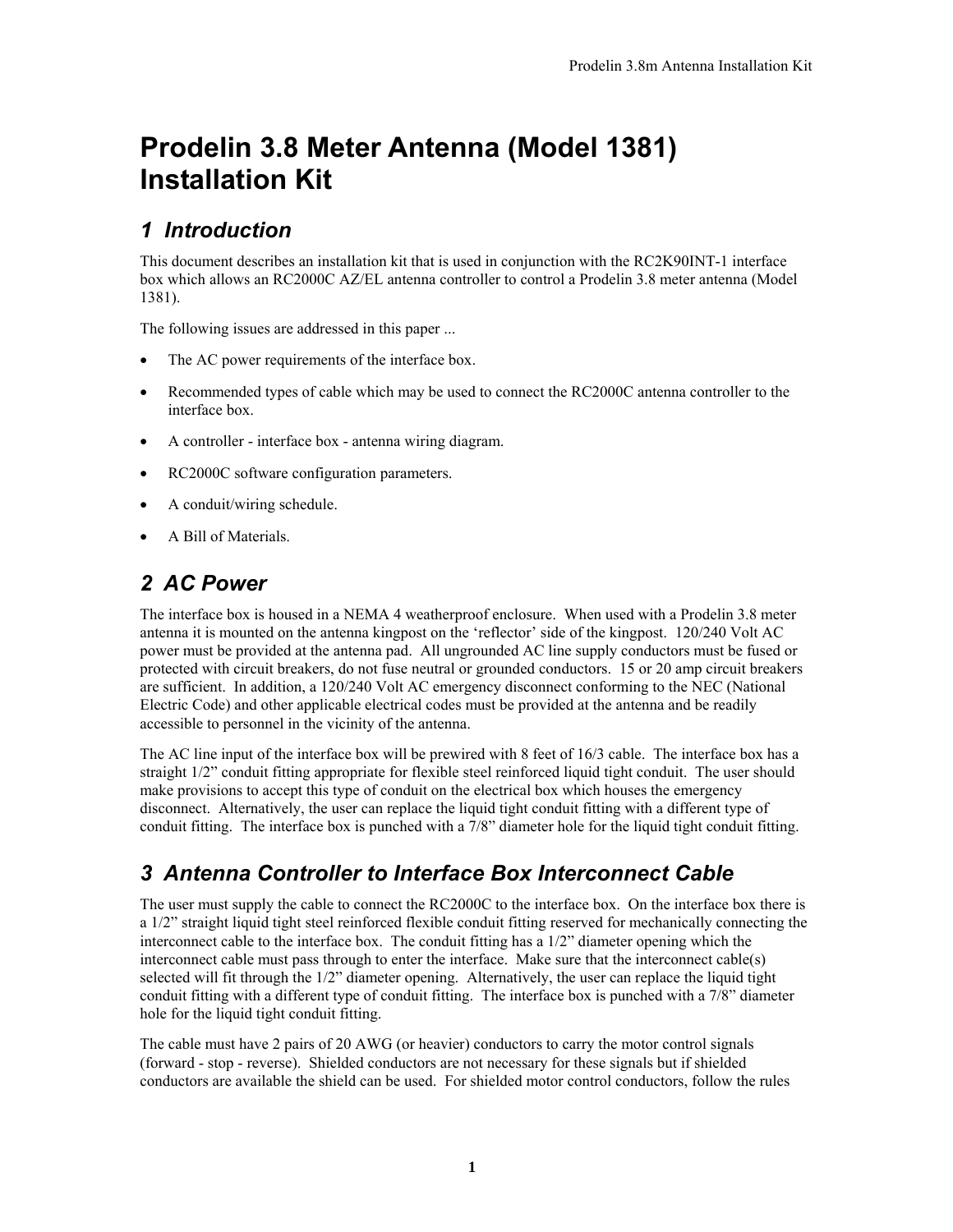given below for the shielded sensor cables. In addition to the motor control signals a pair of individually shielded triples with drain wires are necessary for the sensor connections.

Please note the following concerning the interconnect cable and sensor connections ...

- Always use shielded cables for the sensors.
- The shield drain wire should only be connected at the RC2000.
- If the cable is spliced, be sure to splice the drain wire.
- Don't allow the shield or drain wire to come in contact with ground anywhere. If the cable insulation is cut at a splice put a piece of heat shrink over the frayed shield to keep it from coming in contact with ground.
- When splicing the sensor cables please refer to figure 7 in the RC2K90INT-1 manual.

Belden 1083A cable has been successfully used to interconnect the RC2000C to the RC2K90INT-1 interface box. This cable consists of 4 individually shielded triples (or triads). The conductor size is 20 AWG and the shields are equipped with a drain wire. A similar product is available from Olympic Wire and Cable Corp. (part number 9883).

It also possible to use a pair of satellite TVRO 'actuator cables' to connect the RC2000 to the interface box. Actuator cable typically consists of a pair 16 AWG unshielded conductors and a shielded 22 AWG triple with drain wire. This cable is inexpensive and is available from CommScope and others.

The RC2000 to interface box interconnect cable carries DC voltages of 40 volts or less. In the US a direct burial type cable can be used.

#### *4 Making the Connections*

The installation kit includes steel reinforced liquid tight flexible conduit and cabling for connection of the interface box to the antenna motors, sensors and limit switches. There are 6 straight conduit fittings on the bottom of the interface box. From the left, these fittings are used for: AC power, the RC2000 interconnect cable, the elevation motor conduit run, the elevation sensor conduit run, the azimuth sensor conduit run, and the azimuth motor conduit run.

There are six conduit runs which are used to connect the interface box to the antenna. The following table describes the conduit fitting types, conduit lengths, and cable types and lengths

| <b>Description of</b><br><b>Conduit Run</b> | <b>Conduit Run</b><br><b>Starting Point</b><br>and Conduit<br><b>Fitting Type</b> | <b>Conduit Length</b> | Cable<br><b>Type/Length</b>                       | <b>Conduit Run</b><br><b>Termination</b><br><b>Point and Fitting</b><br><b>Type</b> |
|---------------------------------------------|-----------------------------------------------------------------------------------|-----------------------|---------------------------------------------------|-------------------------------------------------------------------------------------|
| Azimuth Motor                               | Interface Box,<br><b>Straight Fitting</b>                                         | 130 Inches            | $16/3 - 140$ Inches                               | Azimuth Motor, 90<br>Degree Fitting                                                 |
| <b>Azimuth Sensor</b>                       | Interface Box.<br><b>Straight Fitting</b>                                         | 113 Inches            | 18/2 - 170 Inches,<br>Belden 8772 - 124<br>Inches | Azimuth Sensor,<br>45 Degree Fitting                                                |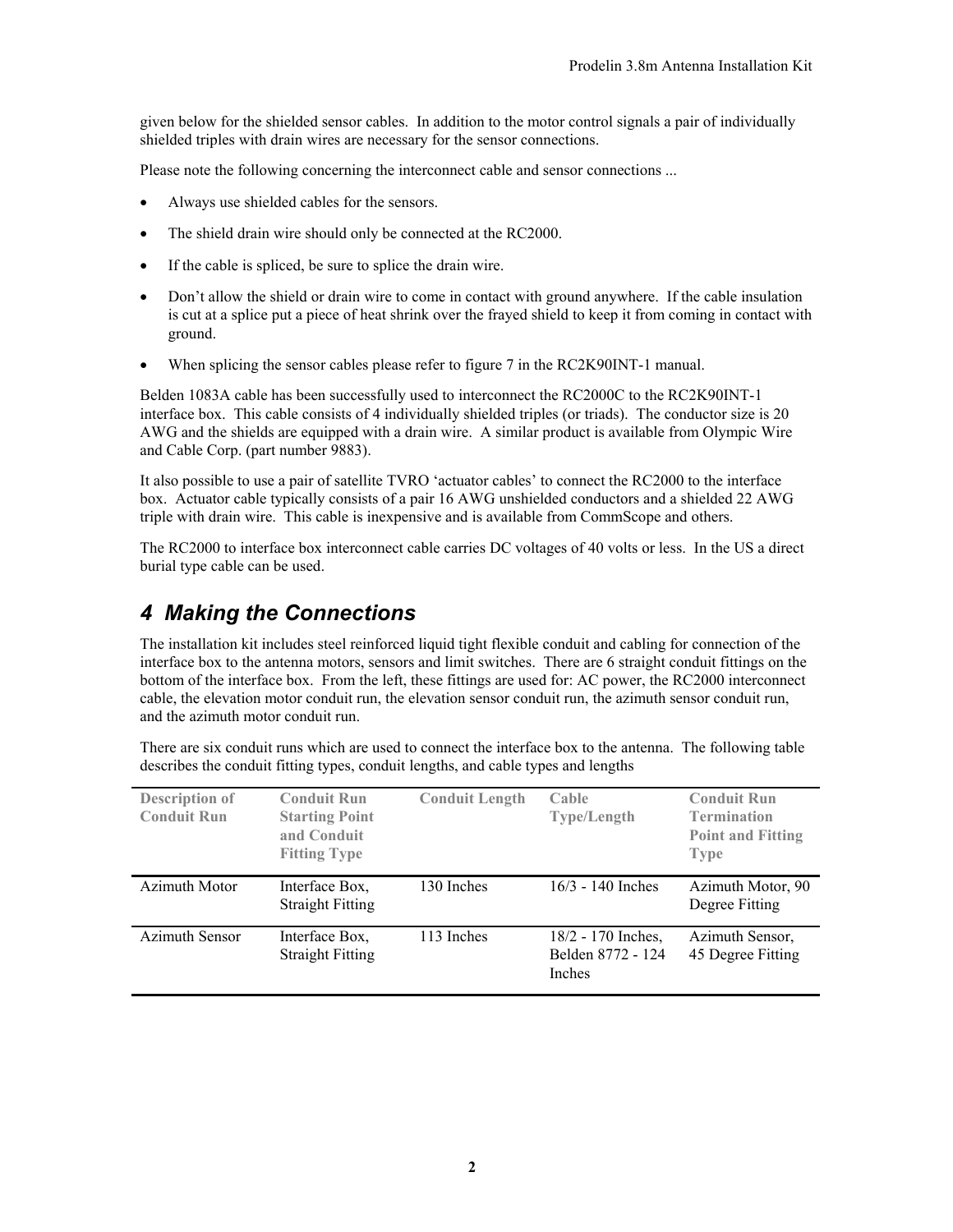| <b>Description of</b><br><b>Conduit Run</b> | <b>Conduit Run</b><br><b>Starting Point</b><br>and Conduit<br><b>Fitting Type</b> | <b>Conduit Length</b>   | Cable<br><b>Type/Length</b>                                                  | <b>Conduit Run</b><br><b>Termination</b><br><b>Point and Fitting</b><br><b>Type</b>                                                            |
|---------------------------------------------|-----------------------------------------------------------------------------------|-------------------------|------------------------------------------------------------------------------|------------------------------------------------------------------------------------------------------------------------------------------------|
| Azimuth Limit<br>Switch                     | Azimuth Sensor,<br>90 Degree Fitting                                              | 31 Inches               | The Continuation<br>of the 18/2 Cable<br>Described in the<br>Previous Entry. | Azimuth Limit<br>Switch, Straight<br>Fitting. Note: A<br>$1/2$ " to $3/4$ "<br>Conduit Bushing is<br>Required at the<br>Limit Switch           |
| <b>Elevation Sensor</b>                     | Interface Box,<br><b>Straight Fitting</b>                                         | 120 Inches              | $18/2 - 160$ Inches,<br>Belden 8772 - 130<br><b>Inches</b>                   | Elevation Sensor,<br>90 Degree Fitting                                                                                                         |
| <b>Elevation Limit</b><br>Switch            | Elevation Sensor,<br><b>Straight Fitting</b>                                      | $12 \frac{1}{2}$ Inches | The Continuation<br>of the 18/2 Cable<br>Described in the<br>Previous Entry  | <b>Elevation Limit</b><br>Switch, 90 Degree<br>Fitting. Note: A<br>$1/2$ " to $3/4$ "<br>Conduit Bushing is<br>Required at the<br>Limit Switch |
| <b>Elevation Motor</b>                      | Interface Box,<br><b>Straight Fitting</b>                                         | 105 Inches              | $16/3 - 120$ Inches                                                          | Elevation Motor,<br>90 Degree Fitting                                                                                                          |

The antenna will be shipped with four flexible conduit runs (with wire pulled through the conduit) to the elevation motor, elevation sensor, azimuth sensor, and azimuth motor attached to the interface box. The installer will have to attach these conduit runs to the elevation motor, elevation sensor, azimuth sensor, and azimuth motor. The two other conduit runs (elevation sensor to elevation limit switch conduit run and the azimuth sensor to the azimuth limit switch conduit run) will be included with the interface box but not attached to anything - the installer will have to place these. The Teflon tape included with the installation kit can be used on any conduit fitting which cannot accept a sealing gasket or O ring (such as the 1/2" to 3/4" bushing used on the limit switches).

Once the conduit has been attached the wiring connections can be made.

The installer must make the following connections (please refer to figures P1 and P2).

- 1. The RC2000 to Interface Box Interconnect cable must be installed. Make the connections at the RC2000. Refer to Chapter 3 in the RC2000 manual for more information on the connection at the RC2000.
- 2. The motor control signals on the RC2000 to Interface Box interconnect cable must be attached to the AZ1\_CTL, AZ2\_CTL, EL1\_CTL, and EL2\_CTL terminals on the circuit board in the interface box.
- 3. The sensor cables in the RC2000 to Interface Box interconnect cable will have to be spliced to the Belden 8772 cable in the interface box. Please reread section 3 of this manual and refer to figure 7 in the RC2K90INT-1 interface box manual before making the splice. Use the 3M Scotchlok connectors to make the splice. Proper connection of the sensors is critical to the operation of the antenna controller.
- 4. Connect the sensor cables to the sensors (refer to figure P1). At the sensors, cut off the drain wire and place a piece of heat shrink tubing over the sensor cable where the insulation is cut so that the shield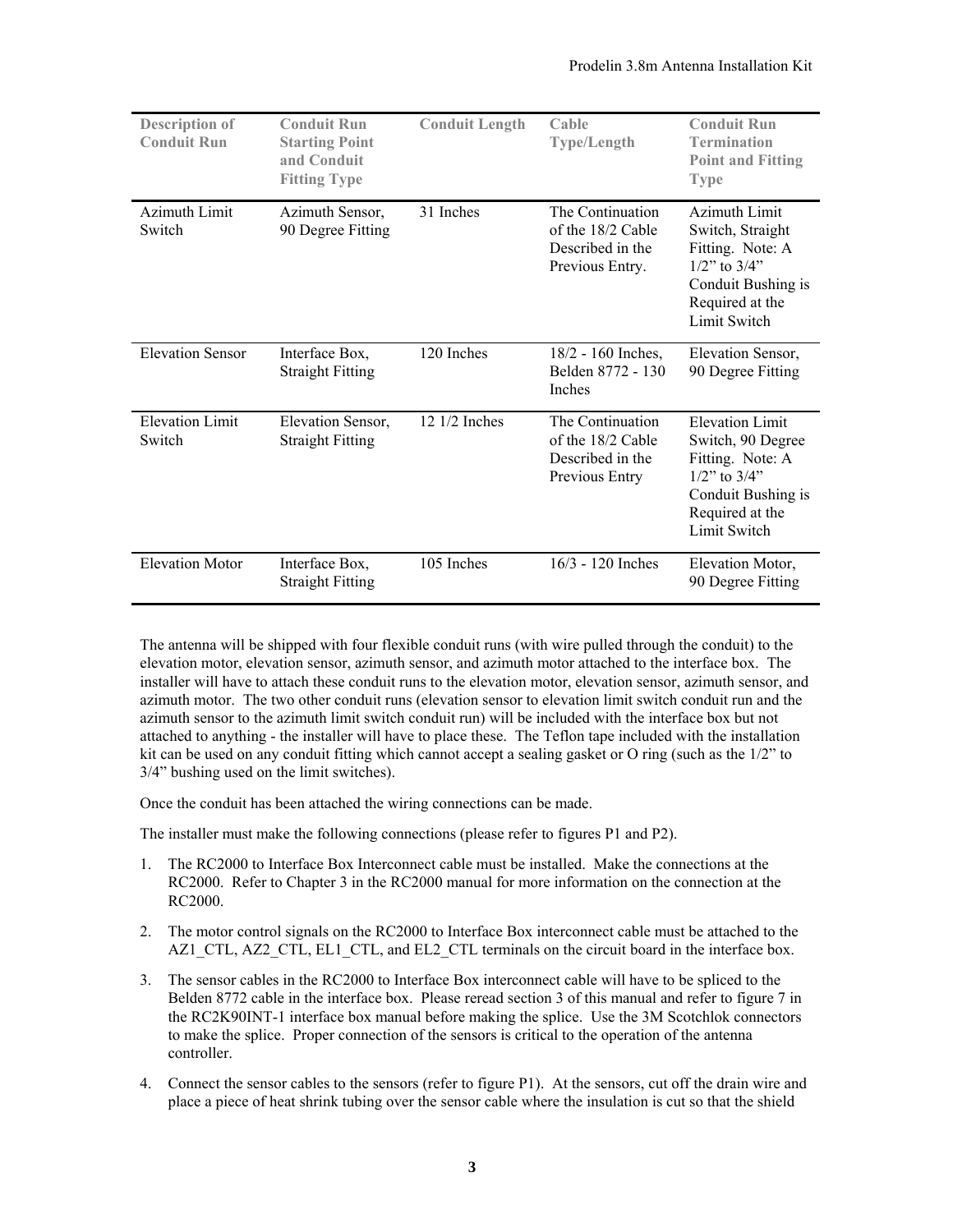does not come in contact with the sensor housing. Use the 3M Scotchlok connectors to make the connections.

- 5. At the azimuth and elevation motor terminal boxes, connect the 16/3 cables to the motor lead wires (refer to figure P1). Use the butt type crimp connectors to make the connections. The motor input leads are labeled A1 and A2. The green wire is the motor ground wire.
- 6. At the azimuth and elevation limit switches connect the 18/2 cables to the limit switches (refer to figure P2). The diodes and the jumper should be installed. Use the spaded terminals for these connections.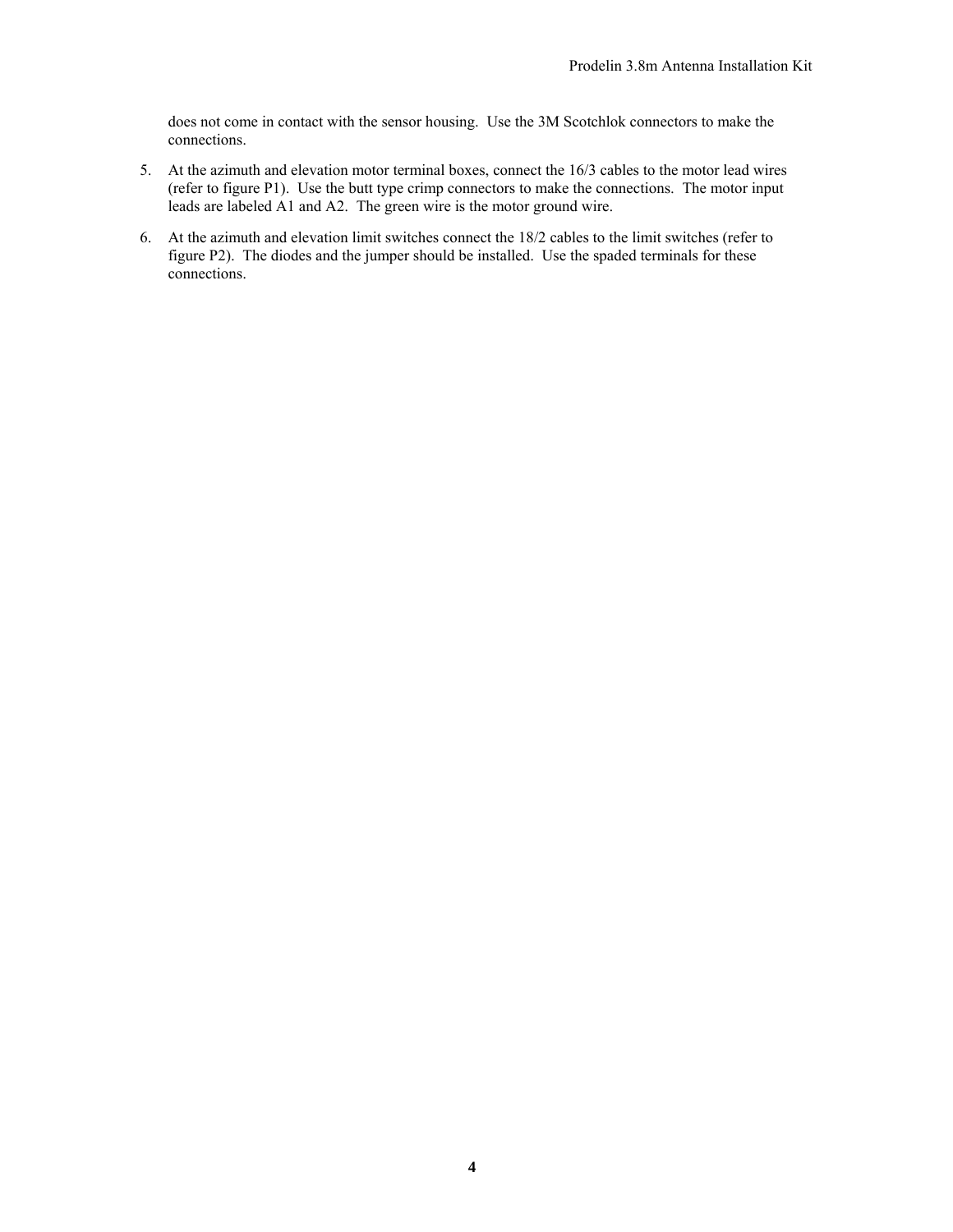

Prodelin 3.8m Antenna Installation Kit

**Figure P1**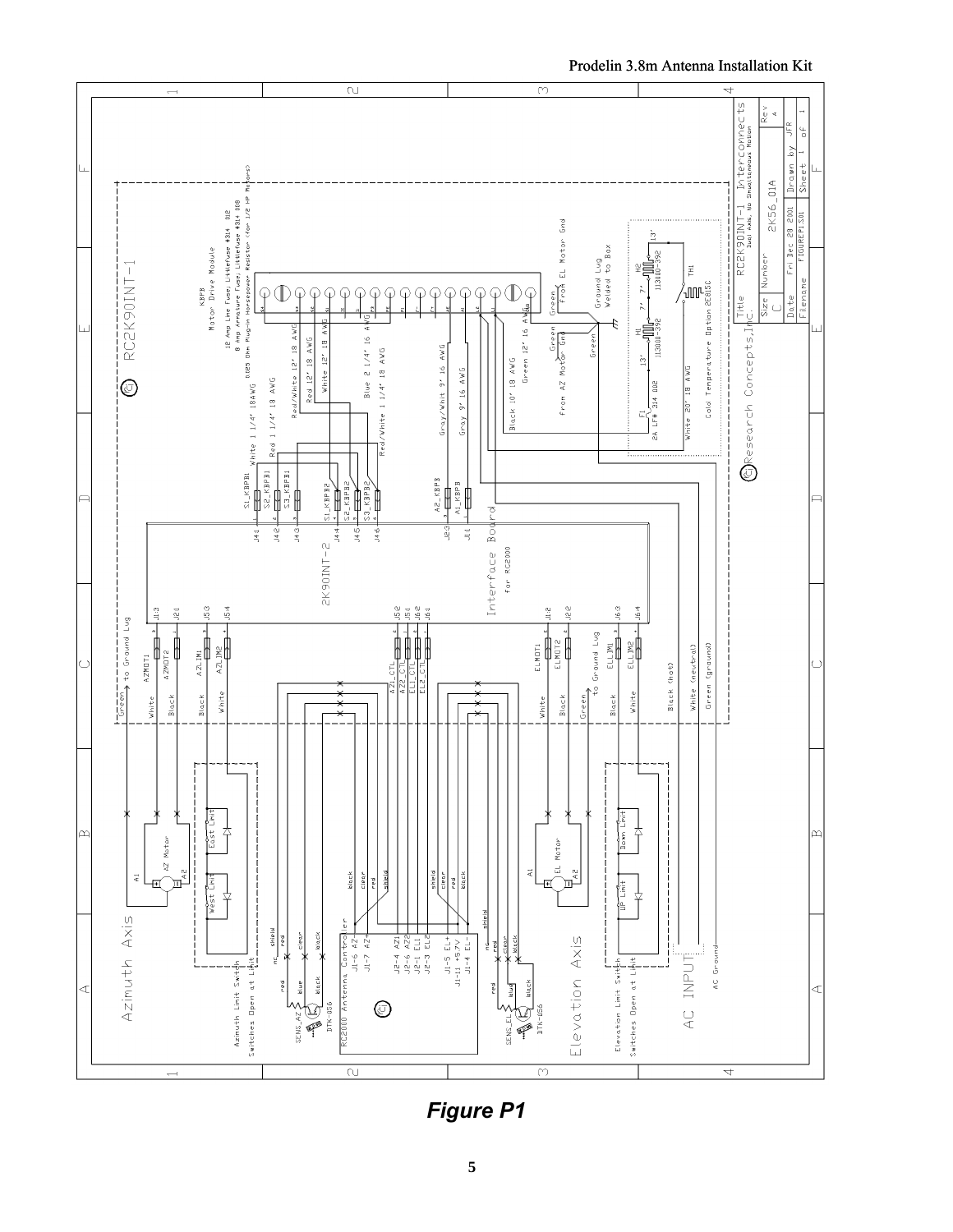

**Figure P2**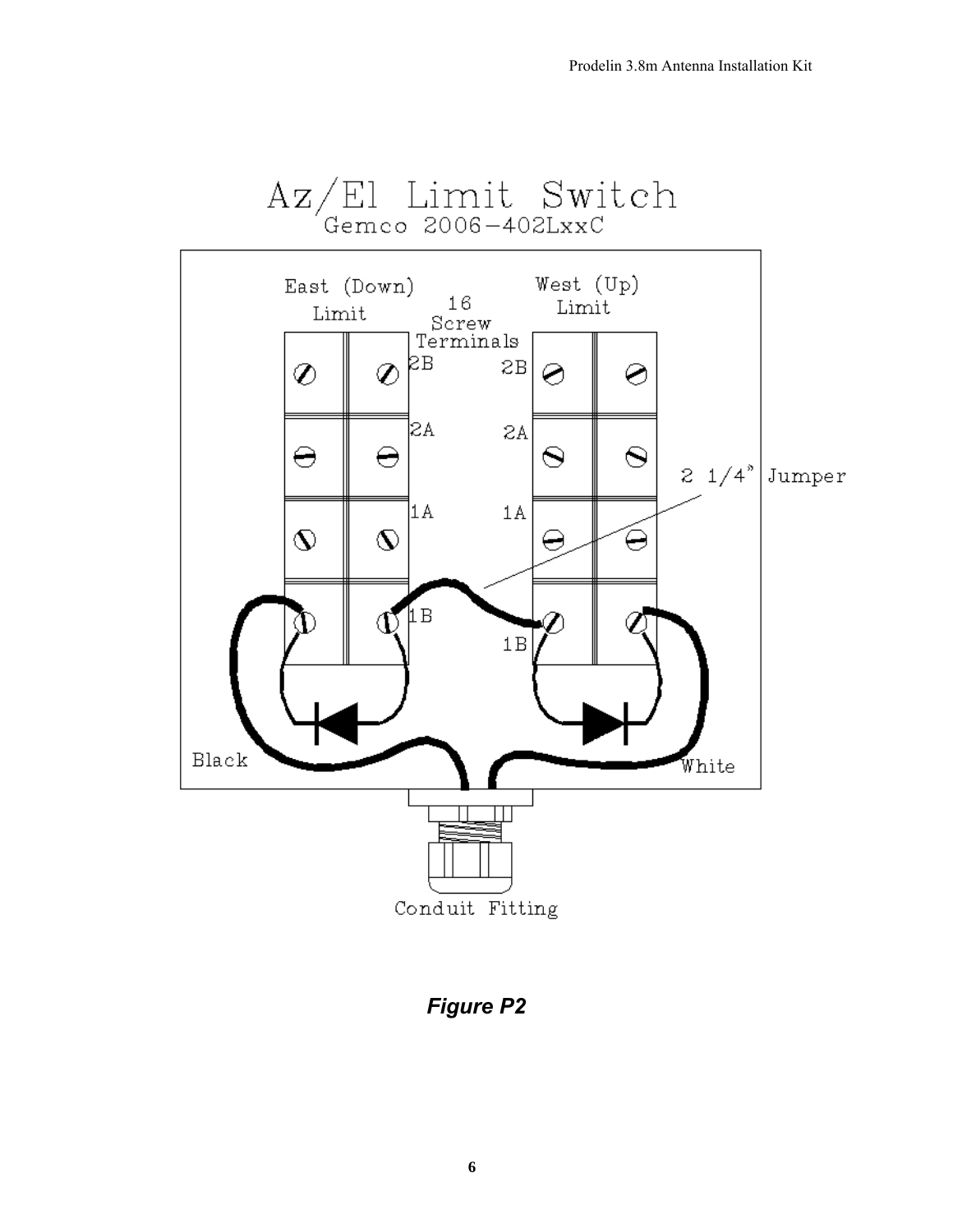When all this has been completed connect the interface box to AC power. Please refer to section 2 for information concerning the AC hookup.

# *5.0 RC2000 Software Configuration*

The RC2000 stores certain parameters and configuration data in non-volatile memory. These parameters are viewed and modified via the controller's CONFIG mode and are referred to as CONFIG mode items. Some CONFIG mode items contain information which optimize the controller's auto move algorithms to the electromechanical drive system employed by the antenna. Other CONFIG mode items signal the controller as to what type of equipment the RC2000 is interfaced with. The values assigned to the following CONFIG mode items are appropriate for the Prodelin 3.8 meter (Model 1381) antenna without polarization control. For more information on the purpose of these CONFIG mode items please consult the RC2000 antenna controller manual.

| <b>CONFIG Mode Item</b>       | <b>Required Value</b><br>for Operation<br>with Prodelin<br>3.8 meter<br>antenna | <b>Comments</b>                                                                                                                                                                                                                                                                                                                                                                                                                                                                                                                                                                                                                                                                                                                                      |
|-------------------------------|---------------------------------------------------------------------------------|------------------------------------------------------------------------------------------------------------------------------------------------------------------------------------------------------------------------------------------------------------------------------------------------------------------------------------------------------------------------------------------------------------------------------------------------------------------------------------------------------------------------------------------------------------------------------------------------------------------------------------------------------------------------------------------------------------------------------------------------------|
| AutoPol Enable                | $0$ – DISABLE                                                                   | AutoPol disabled.                                                                                                                                                                                                                                                                                                                                                                                                                                                                                                                                                                                                                                                                                                                                    |
| Simultaneous Az/El<br>Enable  | $0 - DISABLE$                                                                   | The RC2K90INT-1 does not support simultaneous<br>azimuth and elevation movement.                                                                                                                                                                                                                                                                                                                                                                                                                                                                                                                                                                                                                                                                     |
| Azim Slow Speed               | 254                                                                             | A slow speed value of 254 disables the RC2000's pulse<br>width modulation based slow speed system. Failure to<br>properly configure this CONFIG mode item can result in<br>damage to the interface box.                                                                                                                                                                                                                                                                                                                                                                                                                                                                                                                                              |
| Elev Slow Speed               | 254                                                                             | A slow speed value of 254 disables the RC2000's pulse<br>width modulation based slow speed system. Failure to<br>properly configure this CONFIG mode item can result in<br>damage to the interface box.                                                                                                                                                                                                                                                                                                                                                                                                                                                                                                                                              |
| <b>Rotating Feed Present</b>  | $0 - NO$                                                                        | When this CONFIG mode item is set to zero the controller<br>assumes that a 3 wire servo type polarization control<br>device is present. This is also the correct setting when<br>there is no polarization control device. A servo type<br>polarization control device provides no position feedback<br>to the controller - the controller cannot tell whether a servo<br>type polarization control device is connected or not. Note<br>that the user will be prompted to specify H and V<br>polarizations in SETUP and AUTO modes. In SETUP<br>mode just use the CW/CCW keys to adjust the polarization<br>position to 50, hit the H key and then the V key. In AUTO<br>mode select either H or V - it makes no difference which<br>one is selected. |
| Az/El Drive Options<br>Enable | $1 -$ ENABLE                                                                    | When this CONFIG mode item is enabled the user has<br>access to the Az/El Fast Slow Threshold, 'Auto Retry<br>Attempts, 'Fast and Slow Deadband, Azim and Elev Coast<br>Thresholds, and Azim and Elev Max Position Error<br>CONFIG Mode items.                                                                                                                                                                                                                                                                                                                                                                                                                                                                                                       |
| Az/El Auto Retry              | $\overline{2}$                                                                  | The controller will make 2 attempts to get within 'Max                                                                                                                                                                                                                                                                                                                                                                                                                                                                                                                                                                                                                                                                                               |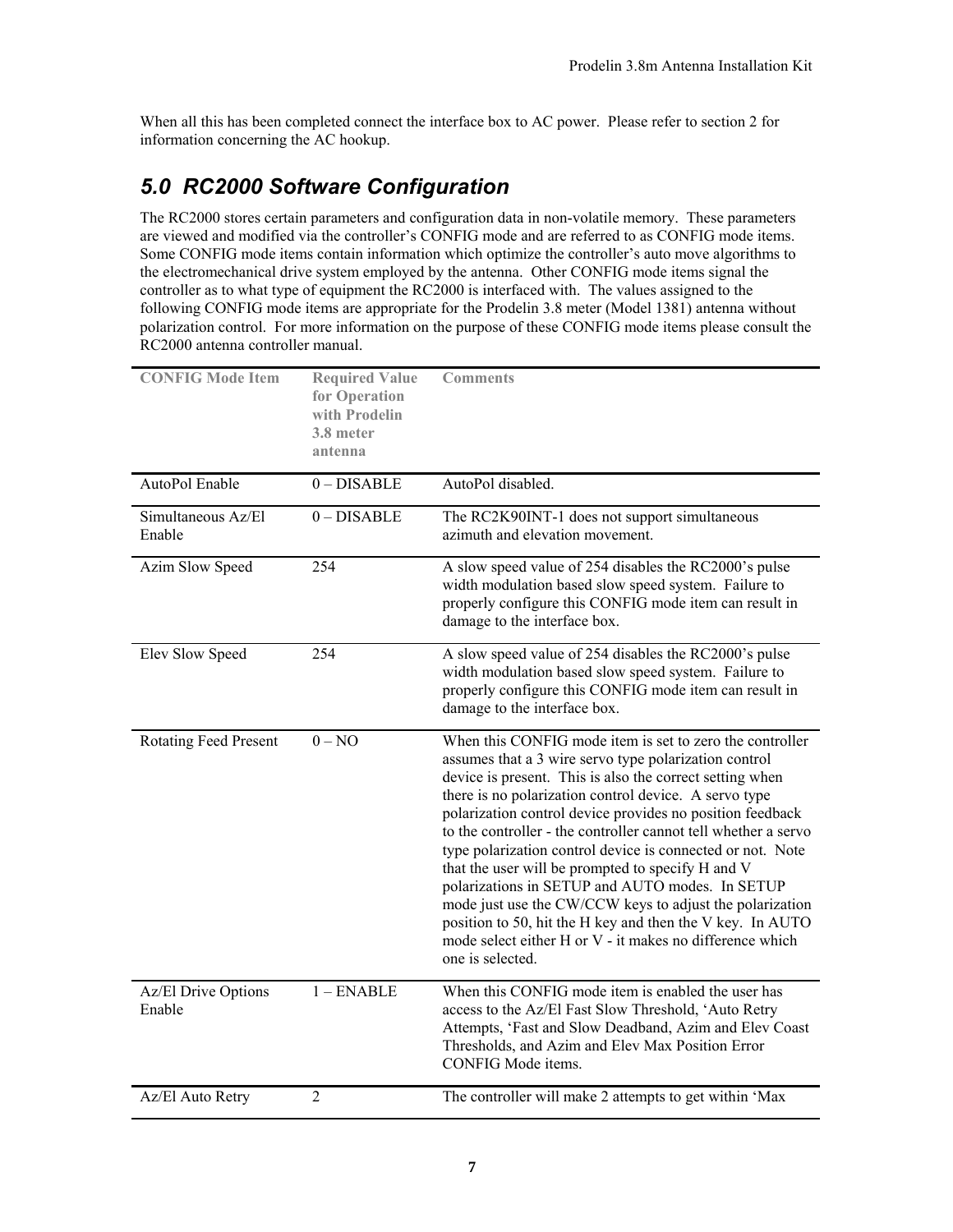| <b>CONFIG Mode Item</b>                                          | <b>Required Value</b><br>for Operation<br>with Prodelin<br>3.8 meter<br>antenna | <b>Comments</b>                                                                                                                                                                                                                                                                                                                                                                                                                                                                                           |
|------------------------------------------------------------------|---------------------------------------------------------------------------------|-----------------------------------------------------------------------------------------------------------------------------------------------------------------------------------------------------------------------------------------------------------------------------------------------------------------------------------------------------------------------------------------------------------------------------------------------------------------------------------------------------------|
| Attempts                                                         |                                                                                 | Position Error counts of a target position.                                                                                                                                                                                                                                                                                                                                                                                                                                                               |
| Az/El Fast Deadband                                              | 4000<br>milliseconds                                                            | The controller will allow 4 seconds for the antenna to<br>coast to a stop. If RUNAWAY errors occur the value of<br>this parameter can be set to 4001 to disable the<br>accumulation of counts when the antenna is not<br>commanded to move or is not coasting to a stop. This will<br>disable the RUNAWAY error.                                                                                                                                                                                          |
| Az/El Slow Deadband                                              | 4023<br>milliseconds                                                            | The controller will allow 4 seconds for the antenna to<br>coast to a stop. The last two digits ('23') tell the controller<br>to not schedule a peakup when Step Tracking within 230<br>seconds of a time corresponding to a Program Track table<br>entry. This prevents 'holes' from occurring in the program<br>track table. See the troubleshooting section of the RC2000<br>manual for more information.                                                                                               |
| Azim Coast Threshold<br>and Elev Coast<br>Threshold              | 14 position<br>counts                                                           | When moving towards a target position in either azimuth<br>or elevation, the controller will turn off the motors when<br>the position reaches a point 14 counts away from the target<br>position. The idea is that the antenna will coast into<br>position.                                                                                                                                                                                                                                               |
| <b>Azim Max Position</b><br>Error and Elev Max<br>Position Error | 8 position counts                                                               | This parameter is used when the controller is attempting to<br>automatically move the antenna in azimuth or elevation to<br>a target position. If (after a move) the resting position of<br>the antenna is greater than 8 counts from the target<br>position the controller will initiate another auto move to<br>attempt to hit the target position if the number of retry<br>attempts initiated so far is not greater than that specified<br>by the Az/El Auto Move Retry Attempts CONFIG mode<br>item. |
| Antenna Size                                                     | 380 centimeters                                                                 |                                                                                                                                                                                                                                                                                                                                                                                                                                                                                                           |
| Azim Constant                                                    | 17492 counts per<br>radian                                                      | This is the approximate number of position counts per<br>radian of antenna azimuth movement. This corresponds to<br>305 azimuth position counts per degree.                                                                                                                                                                                                                                                                                                                                               |
| <b>Elev Constant</b>                                             | 33615 counts per<br>radian                                                      | This is the approximate number of position counts per<br>radian of antenna elevation movement. This corresponds<br>to 587 elevation position counts per degree.                                                                                                                                                                                                                                                                                                                                           |
| Max Track Error                                                  | 5 tenths of a dB                                                                |                                                                                                                                                                                                                                                                                                                                                                                                                                                                                                           |
| Search Enable                                                    | 0-DISABLE                                                                       | For transmit applications the search feature should be<br>disabled. Please see the description of TRACK mode in<br>the RC2000 manual for more information.                                                                                                                                                                                                                                                                                                                                                |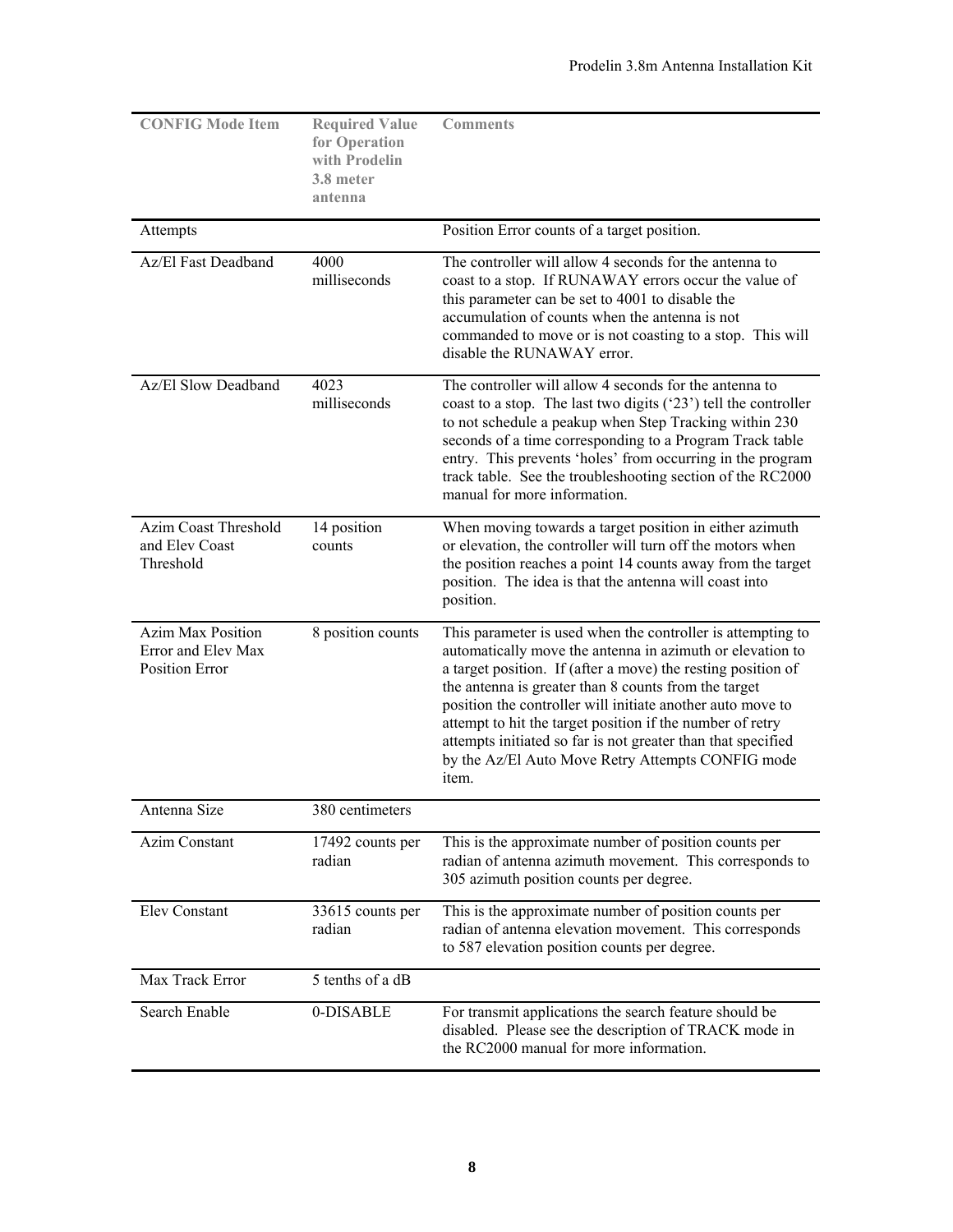| Quan           | <b>Model/Description</b>     | Manufacturer    | <b>Comments (Ref Designators)</b>              |
|----------------|------------------------------|-----------------|------------------------------------------------|
| 50'            | LA11-50                      | Electri-Flex    | 1/2" Liquid Tight Steel Core Flexible Conduit  |
| $\,8\,$        | GY-4Q-50                     | Oz/Gedney       | 1/2" Straight Conduit Connector                |
| $\overline{5}$ | GY-4Q-950                    | Oz/Gedney       | 1/2" 90 Degree Conduit Connector               |
| $\mathbf{1}$   | GY-4Q-450                    | Oz/Gedney       | 1/2" 45 Degree Conduit Connector               |
| $\overline{2}$ | <b>KKR-21</b>                | Killark         | 3/4" to 1/2" Conduit Bushing                   |
| $\mathbf{1}$   |                              |                 | 1/2" Teflon Tape (for conduit fittings)        |
| 24'            | 8772 cable                   | Belden          | 3 conductor shielded cable with drain 20 AWG   |
| 25'            | 01306                        | Carol           | 16/3 Motor Connect Cable                       |
| 32'            | 13002                        | Carol           | 18/2 Limit Switch Connect Cable                |
| 6              | <b>Butt Connector</b>        |                 | Crimp Type, Insulated, 16-14 AWG for Motor     |
|                |                              |                 | Connections                                    |
| 16             | Spade Terminal               |                 | Crimp Type, Insulated, 22-16 AWG for Limit     |
|                |                              |                 | <b>Switch Connections</b>                      |
| 14             | <b>UR</b> Connector          | 3M              | Red Scotchlok with dielectric grease           |
| 16"            | FIT-221-3/64                 | Alpha           | 3/64" heat shrink - Covers Drain Wire at       |
|                |                              |                 | Sensor Cable Splice                            |
| 8"             | FIT-221-1/4                  | Alpha           | 1/4" heat shrink - Covers the Break in the     |
|                |                              |                 | Insulation at the Sensor Cable (Belden 8772)   |
|                |                              |                 | Splice                                         |
| 6"             | FIT-221-3/8                  | Alpha           | $3/8$ " heat shrink - Covers the Break in the  |
|                |                              |                 | Insulation at the Sensor Cable (user supplied) |
| $8\,$          | 4" cable tie                 |                 | Splice<br>Tie for Sensor Cable Splice          |
|                |                              |                 | Tie for General Use Inside Interface Box       |
| 10<br>10       | 6" cable tie<br>8" cable tie |                 | Tie Used to Join Azim/Elev Motor and           |
|                |                              |                 | Sensor/Limit Conduits (Weather Proof and       |
|                |                              |                 | <b>Ultraviolet Resistant)</b>                  |
| 12             | 9772                         | Dell City Wire  | Adhesive Cable Tie Point                       |
|                |                              | Co.             |                                                |
| $\overline{2}$ | GI752                        | General         | High Current Steering Diode for Limit          |
|                |                              | Instrument      | Switches                                       |
| $\overline{2}$ | 2 1/2" Jumpers, 16 AWG       |                 | For Use in Limit Switches                      |
| $\mathbf{1}$   | Tube of RTV Sealer           |                 | Used for Misc. Sealing                         |
| $\overline{2}$ | 314 012                      | Littlefuse      | 12 Amp Ceramic AC Line Fuse for KBPB [1]       |
| $\overline{c}$ | 314 008                      | Littlefuse      | 8 Amp Ceramic Armature Fuse for KBPB [1]       |
| 1              | 9841                         | KB Electronics, | 0.025 ohm Plug-In Horsepower Resistor for      |
|                |                              | Inc.            | KBPB-225 Motor Drive Module. This              |
|                |                              |                 | appropriate for use with the Baldor CDP 3330   |
|                |                              |                 | 1/2 Horsepower, 1750 RPM 90 volt DC motors     |
|                |                              |                 | used on the Prodelin 3.8 meter antenna.        |

# *6 Bill Of Materials*

Note: These fuses are equivalent the Buss type ABC (normal blow, ceramic).